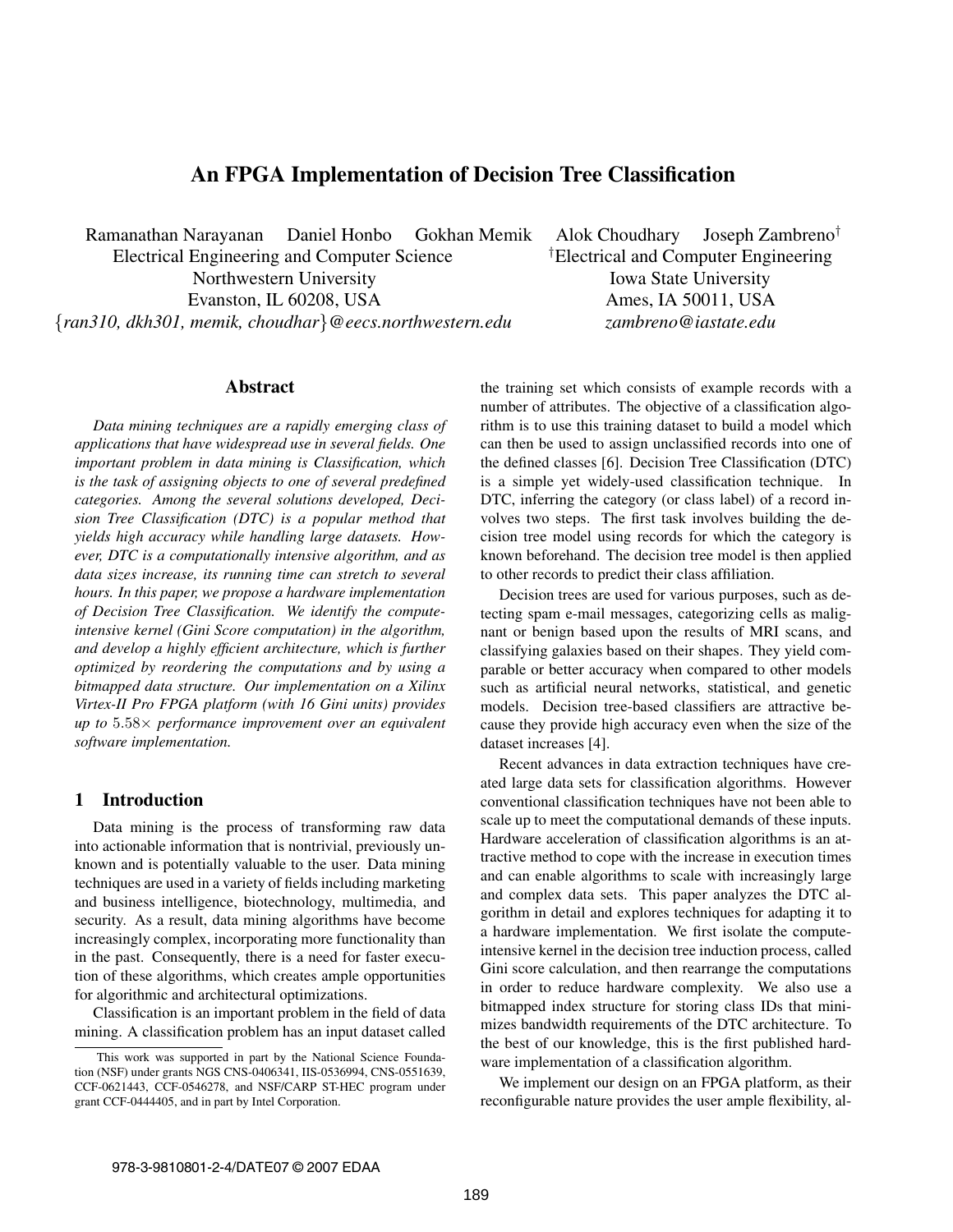lowing for customized architectures tailored to a specific problem and input data size. Another property of FPGAs that is important for our design is that they allow the design to scale upward easily as process technology allows for everlarger gate counts. Overall, our system is able to achieve a speedup of  $5.58\times$  as compared to software implementations on the experimental platform we selected.

The remainder of this paper is organized as follows. Section 2 contains the related work regarding hardware implementations of data mining algorithms. Section 3 describes the DTC algorithm and Gini score calculation in detail. A description of our architecture and techniques used to accelerate the Gini score computation are given in Section 4. Section 5 contains implementation details and results, followed by a summary of the overall effort in Section 6.

## **2 Related Work**

There has been prior research on hardware implementations of data mining algorithms. However, to the best of our knowledge, ours is the first attempt to implement decision tree classification in hardware. In [5] and [9], k-Means clustering is implemented using reconfigurable hardware. Baker and Prasanna [2] use FPGAs to implement and accelerate the Apriori [1] algorithm, a popular association rule mining technique. They develop a scalable systolic array architecture to efficiently carry out the set operations, and use a 'systolic injection' method for efficiently reporting unpredicted results to a controller. In [3], the same authors use a bitmapped CAM architecture implementation on a FPGA platform to achieve significant speedups over software implementations of the Apriori algorithm. Compared to our work, these implementations target different classes of data mining algorithms.

Several software implementations of DTC have been proposed (e.g., SPRINT [8], ScalParC [7]), which use complex data structures for efficient implementation of the splitting and redistribution process. These implementations focus on parallelizing DTC using coarse-grain parallelization paradigms. Our approach is complementary to these methods, as we tend to use a fine-grained approach coupled with reconfigurable hardware to improve performance.

# **3 Introduction to Decision Tree Classification**

Formally, the classification problem may be stated as follows. We are given a training dataset consisting of several records. Each record has a unique record ID and is made up of several fields, referred to as attributes. Attributes may be *continuous*, if they have a continuous domain, or *categorical* if their domain is a finite set of discrete values. The *classifying attribute* or *class ID* is a categorical attribute. The DTC problem involves developing a model that allows prediction of the class of a record in terms of its remaining attributes.

A decision tree model consists of internal nodes and leaves. Each of the internal nodes has a splitting decision and splitting attribute associated with it. The leaves have a class label assigned to them. Building a decision tree model from a training dataset involves two phases. In the first phase, a splitting attribute and a split index are chosen. The second phase involves splitting the records among the child nodes based on the decision made in the first phase. This process is recursively continued until a stopping criterion is met. At this point, the decision tree can be used to predict the class of an incoming record, whose class ID is unknown. The prediction process is relatively straightforward: the classification process begins at the root, and a path to a leaf is traced by using the splitting decision at each internal node. The class label attached to the leaf is then assigned to the incoming record.

Choosing the split attribute and the split position is a critical component of the decision tree induction process. In various optimized implementations of decision tree induction [8, 7], the splitting criteria used is to minimize the Gini index of the split.

#### **3.1 Computing the Gini Score**

The Gini score is a mathematical measure of the inequality of a distribution. Calculating the Gini value for a particular split index involves computing the frequency of each class in each of the partitions. The details of the Gini calculation can be demonstrated by the following example. Assume that there are *R* records in the current node. Also, assume that there are only 2 distinct values of class IDs, hence there can be only 2 partitions into which the parent node can be split. The algorithm iterates over the *R* records and computes the frequencies of records belonging to distinct partitions. The Gini index for each partition is then given by  $Gini_i = 1 - \sum_{j=0}^{1} (\frac{R_{ij}}{R_i})^2$ , where  $R_i$  is the number<br>of records in partition *i* among which  $R_i$ ; records hear the of records in partition *i*, among which  $R_{ij}$  records bear the class label *i*. The Gini index of the total split is then calcuclass label *j*. The Gini index of the total split is then calculated by using the weighted average of the Gini values for each partition, i.e.,

$$
Gini_{total} = \sum_{i=0}^{1} \frac{R_i}{R} \cdot Gini_i \tag{1}
$$

The values of  $R_{ij}$  are stored in a count matrix. The partitions are formed based on a splitting decision, which depends on the value of a particular attribute. Each attribute is a possible candidate for being the split attribute. Hence this process of computing the optimal split has to be carried out over all attributes. Categorical attributes have a finite number of distinct class ID values, so there is little benefit in optimizing Gini score calculation for such attributes.

However, the computation cost of the minimum Gini score for a continuous attribute is linear in the number of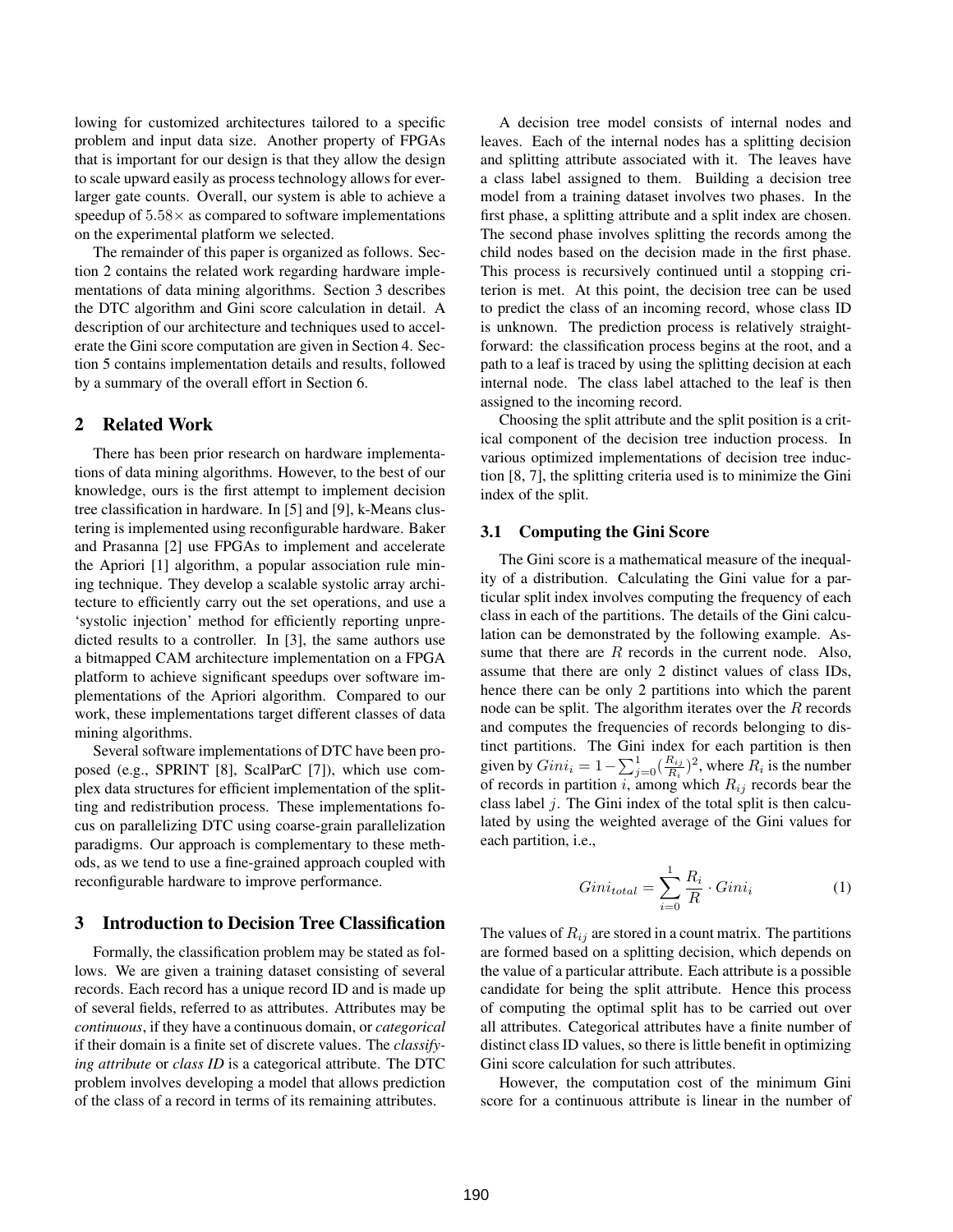

**Figure 1. Architecture for Decision Tree Classification**

records. In the case of a continuous attribute *A*, it is assumed that two partitions are formed, based on the condition  $A < v$ , for some value *v* in its domain. It is initially assumed that one of the partitions is empty, and the second partition contains the *R* records. At the end of the Gini calculation for a particular split value, the split position is moved down one record, and the count matrix is updated according to the class ID of the record at the split position. The Gini value for the next split position is calculated and compared to the present minimum Gini value.

Therefore, a linear search is made for the optimum value of *v*, by evaluating the Gini score for all possible splits. This process is repeated for each attribute, and the optimum split index over all the attributes is chosen. Therefore, the total complexity of Gini calculation is  $O(|R| * |A|)$ , where <sup>|</sup>*R*<sup>|</sup> and <sup>|</sup>*A*<sup>|</sup> represent the number of records and number of attributes, respectively. Since each attribute needs to be processed separately in linear time, it becomes necessary to maintain a sorted list of records for each attribute. This entails vertically partitioning the record list into several attribute lists, which consist of a record ID and attribute value. Each attribute list is sorted, thus introducing a random order among the records in various attribute lists.

Previous work has shown that the largest fraction of the execution time of representative implementations is spent in the split determining phase [10]. For example, ScalParC [7], which uses a parallel hashing paradigm to efficiently map record IDs to nodes, spends over 40% of its time in the Gini calculation phase. As the number of attributes and records increase, it is expected that the importance of Gini calculation will increase. In this paper, we design an architecture that allows for fast calculation of the split attribute and split index. By using hardware to implement this operation, we aim to significantly reduce the running time of the Gini calculation process, and in turn, the decision tree induction process.

## **4 Hardware Architecture**

Our goal is to design an architecture that will compute the Gini score using minimal hardware resources, while achieving significant speedups. The bottleneck in Gini calculation is the repetition of the process for each of the attributes. Therefore, it is clear that an architecture for DTC should allow for the handling of multiple attributes simultaneously. Our architecture consists of several computation modules, referred to as 'Gini units', that perform Gini calculation for a single attribute. In our generic architecture we assume that we have *nG* Gini units. If  $nG > |A|$ , then the entire Gini computation can be completed in one phase. Otherwise  $\lceil \frac{|A|}{nG} \rceil$  runs are required to compute the minimum Gini index for a set of records. The number of Gini units *nG* that can be accommodated depends on the hardware platform.

The high-level DTC architecture is presented in Figure 1. There is a DTC controller component that interfaces with the software and supplies the appropriate data and signals to the Gini units. The architecture functions as follows: when the software requests a Gini calculation, it supplies the appropriate initialization data to the DTC controller. The DTC controller then initializes the Gini units. The software then transmits the class ID information required to compute the Gini score in a streaming manner to the DTC controller. The format of this data can be tweaked to optimize performance, which will be discussed in the following sections. The DTC controller then distributes the data to the Gini units, which perform the Gini score computation for that level. At the end of each cycle, the Gini score calculated at that split is compared to the scores obtained at the other attributes using a tree-like structure of hardware comparators. The minimum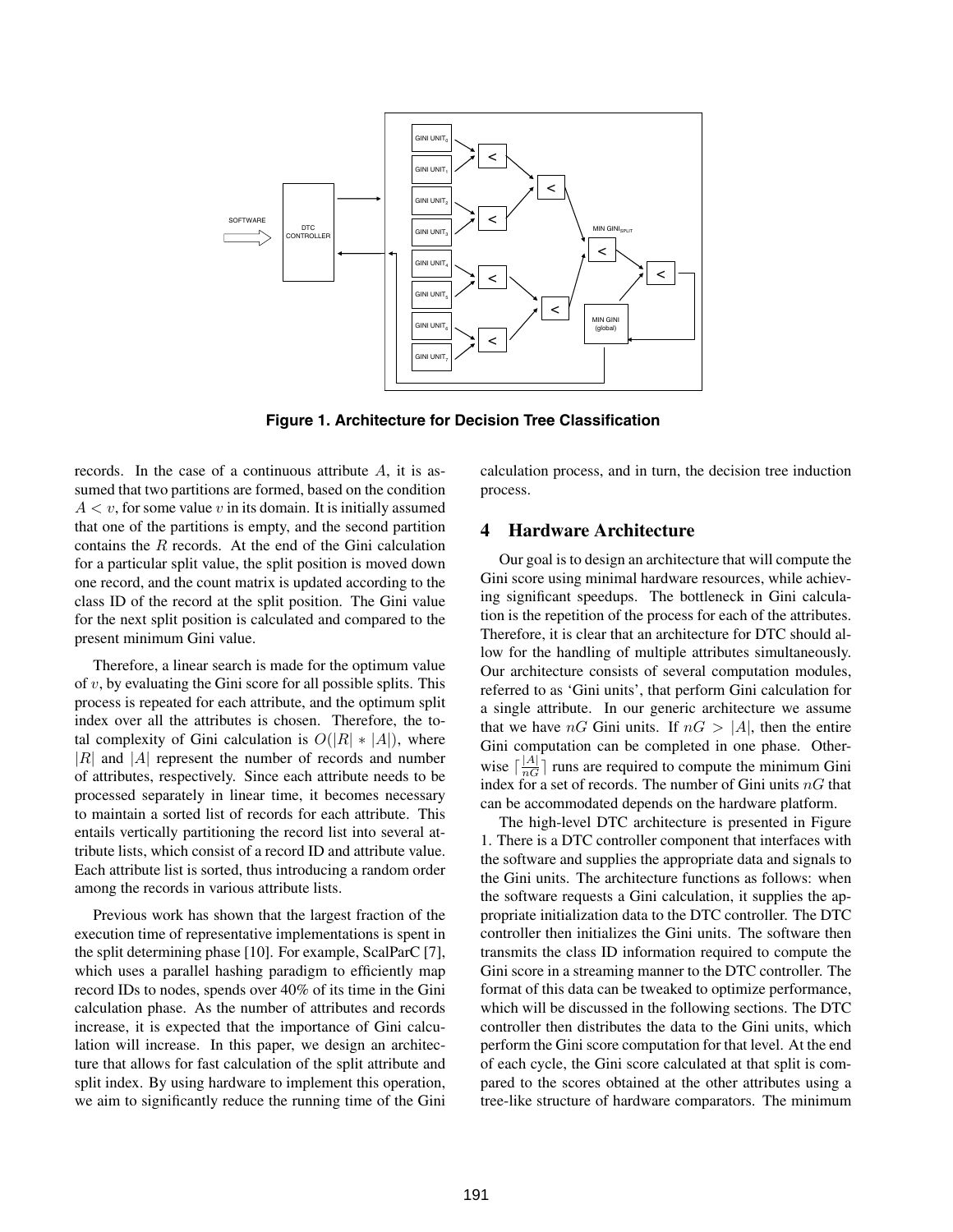Gini value among all attributes at that cycle is then compared to the global minimum Gini score. If the current Gini score is less than the global minimum, the global minimum is updated to reflect the current split point and split attribute. This process is carried out until all the records have been streamed through the Gini units. The global minimum value at that stage is then transmitted to the DTC controller, and subsequently to the software. If  $nG < |A|$ , several runs of the above process are required to obtain the split value and the split attribute.

#### **4.1 Bitmap Generation**

There is ample scope for optimization of the Gini computation architecture. Commonly, the class ID assumes only 2 values, '0' and '1'. This allows us to optimize the data transfer process to the Gini units. In software, the class IDs are stored in an integer data type. Transmitting the class IDs to the Gini units in the raw form would be very inefficient, as in each input cycle, a total of  $|A| \cdot S$  bytes of data would have to be transmitted, where *S* represents the size of the data type used by the software implementation to store the class IDs. In hardware, a single bit is sufficient to represent the class ID. Thus only  $|A|$  bits are required to represent a set of class ID inputs for a single cycle. A bitmap representation is ideally suited to represent the data in this format. Therefore we modify the software to generate bitmaps of class ID information. It should be noted that our architecture can be easily extended to support a wider range of class ID values.

Apart from the initial cycle, this procedure is carried out each time the records are distributed among the child nodes, after the split position and attribute have been decided. This step has to be performed irrespective of the data representation format used, and hence the additional overhead caused due to bitmap generation is minimal. The size of the bitmaps generated can be adjusted to equal the number of physical Gini units available. When the DTC controller receives the bitmap containing the class IDs, it distributes them among the Gini units. Each Gini unit then uses the class information to compute the Gini score at that stage.

#### **4.2 Optimizing the Gini Unit**

From a hardware perspective, we would like to minimize the number of computations and their complexity while calculating the Gini score. An implementationion of the hardware in which the Gini score calculation is unaltered will be very complex and inefficient. A key observation is that the absolute value of the Gini score computed is irrelevant to the algorithm. It is only the split value and split attribute that are required. Therefore, we attempt to simplify the Gini computation to require minimal hardware resources, while generating the same value of split position and split attribute generated as earlier. Considering our assumption of only



**Figure 2. Count matrix / Gini unit architecture**

two distinct values for the class ID, the Gini score computation can be simplified. First, we rewrite equation 1 for two class IDs as follows:

$$
gini_0 = 1 - \frac{R_{00}}{R_0}^2 - \frac{R_{01}}{R_0}^2
$$
 (2)

$$
gini_1 = 1 - \frac{R_{10}}{R_1}^2 - \frac{R_{11}}{R_1}^2
$$
 (3)

$$
gini_{total} = \frac{R_0}{R_0 + R_1} \cdot gini_0 + \frac{R_1}{R_0 + R_1} \cdot gini_1 \quad (4)
$$
  
If the Gini unit were required to compute the above expres-

sion, it would require 6 multipliers, 6 dividers and 7 adders, severely limiting our ability to accommodate multiple Gini units on the hardware platform. It can be seen that

$$
gini_0 = \frac{{R_0}^2 - {R_{00}}^2 - {R_{01}}^2}{R_0{}^2}
$$
 (5)

$$
gini_1 = \frac{{R_1}^2 - {R_{10}}^2 - {R_{11}}^2}{R_1{}^2}
$$
 (6)

By definition,

$$
R_0 = R_{00} + R_{01}
$$

and

$$
R_1 = R_{10} + R_{11} \tag{7}
$$

Therefore, the equations 5 and 6 can be rewritten as

$$
gini_0 = \frac{2 \cdot R_{00} \cdot R_{01}}{R_0^2} \tag{8}
$$

$$
gini_1 = \frac{2 \cdot R_{10} \cdot R_{11}}{R_1^2} \tag{9}
$$

$$
gini_{total} = \frac{2 \cdot R_{00} \cdot R_{01}}{R_0 \cdot (R_0 + R_1)} + \frac{2 \cdot R_{10} \cdot R_{11}}{R_1 \cdot (R_0 + R_1)}
$$
(10)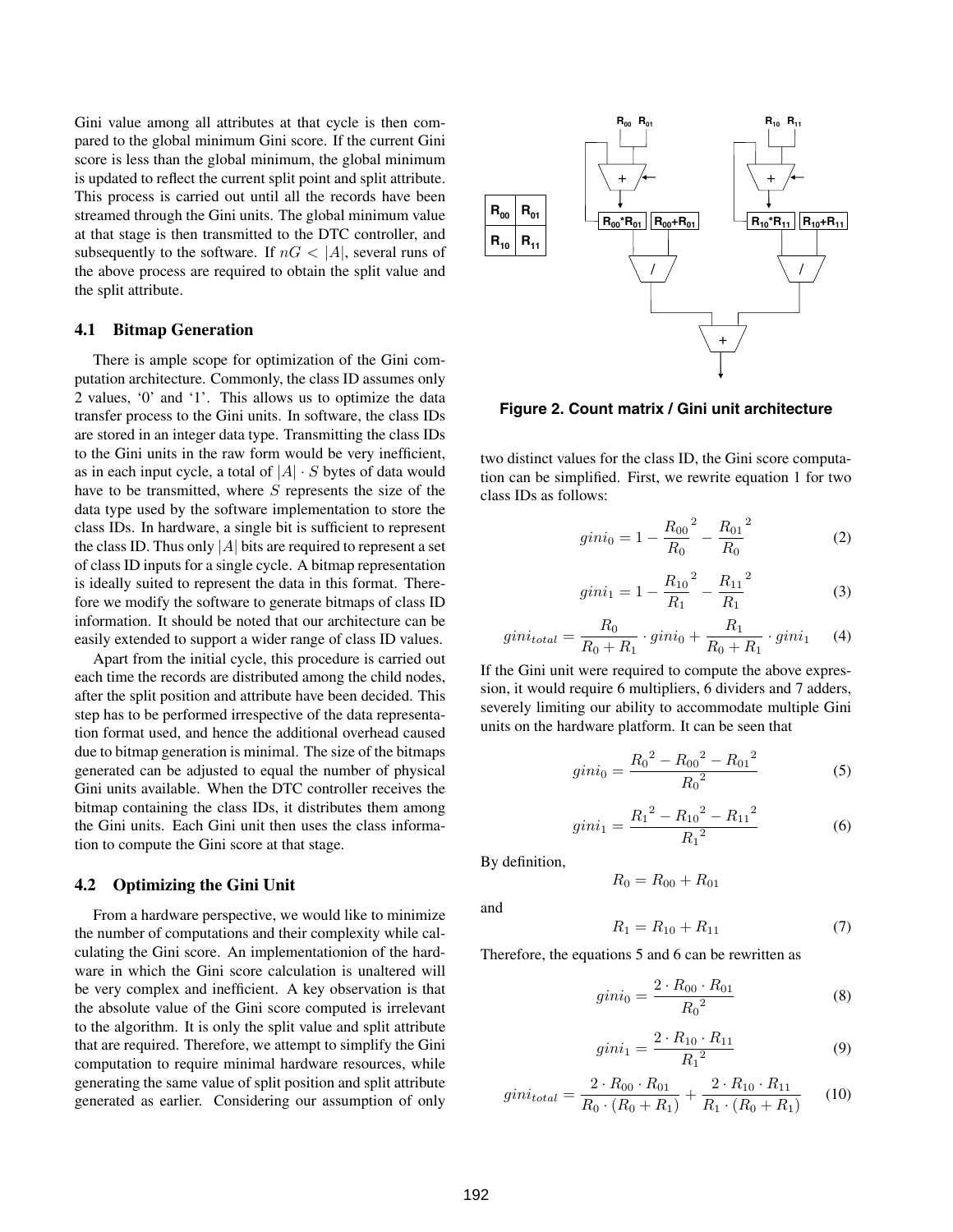| "በ"<br>Case                                    | Case "1"                                       |
|------------------------------------------------|------------------------------------------------|
| $R_{00} = R_{00} + 1;$                         | $R_{01} = R_{01} + 1;$                         |
| $R_{10} = R_{10} - 1$ ;                        | $R_{11} = R_{11} - 1$ ;                        |
| $[R_{00}+R_{01}]=[R_{00}+R_{01}]+1$            | $[R_{00}+R_{01}]=[R_{00}+R_{01}]+1$            |
| $[R_{10}+R_{11}]=[R_{10}+R_{11}]-1$            | $[R_{10}+R_{11}]=[R_{10}+R_{11}]-1$            |
| $[R_{00}^*R_{01}] = [R_{00}^*R_{01}] + R_{01}$ | $[R_{00}^*R_{01}]=[R_{00}^*R_{01}]+R_{00}$     |
| $[R_{10}^*R_{11}] = [R_{10}^*R_{11}] - R_{11}$ | $[R_{10}^*R_{11}] = [R_{10}^*R_{11}] - R_{10}$ |

**Figure 3. Gini unit operations**

We know that  $R_0 + R_1$  represents the total number of records and is a constant for all split positions and split attributes. Hence a simplified computation that is equivalent can be formulated as

$$
gini'_{total} = \frac{R_{00} \cdot R_{01}}{R_{00} + R_{01}} + \frac{R_{10} \cdot R_{11}}{R_{10} + R_{11}} \tag{11}
$$

The above equation represents a value, which when minimized, will give the same split index and split attribute as that of the original Gini computation. This design can be improved upon by observing that in each cycle, depending on whether the incoming class ID is '0' or '1', only one of *<sup>R</sup>*<sup>00</sup> or *<sup>R</sup>*<sup>01</sup> is incremented by one. Similarly, only one of  $R_{10}$  or  $R_{11}$  decreases by a value of 1 in each cycle. Furthermore, the values of  $R_{00} \cdot R_{01}$  can be computed easily without using a multiplier. This stems from the fact that the product will increase by only a value of either  $R_{00}$  or  $R_{01}$  in each cycle, depending on the incoming class ID. Thus, both the products  $R_{00} \cdot R_{01}$  and  $R_{10} \cdot R_{11}$  can be computed using a register and an adder/subtractor, instead of using a multiplier. It should be noted that the initial values of  $R_{10}$ ,  $R_{11}$ ,  $R_{10} + R_{11}$  and  $R_{10} \cdot R_{11}$  are computed using software, and the DTC unit loads these values into the gini units before the start of every new iteration.

The final architecture of each Gini unit, after the application of the above modifications, can be seen in Figure 2. Also the operations to be carried out when the incoming class ID is either '0' or '1' are detailed in the Figure 3. It can be seen that the complex Gini computation has been simplified to a great extent, and can be performed using minimal hardware resources.

#### **5 Implementation and Results**

The DTC architecture was implemented on a Xilinx ML310 board which is a Virtex-II Pro-based embedded development platform. It includes an Xilinx XC2VP30 FPGA with two embedded PowerPC processors, 256 MB DDR DIMM, 512 MB compact flash card, PCI slots, ethernet and standard I/O on an ATX board. The XC2VP30 FPGA contains 13696 slices and 136 Block RAM modules. We used



**Figure 4. Experimental setup**

Xilinx XPS 8.1i and ISE 8.1i softwares to implement our architecture on the board.

Figure 4 shows the experimental setup for the DTC architecture. The figure does not show the entire peripheral components supported by the XC2VP30 FPGA, only those relevant to the design. The DTC unit is implemented as a custom peripheral which is fed by the PowerPC. The PowerPC reads in input data stored in DDR DIMM, initializes the DTC component, and supplies class ID data at regular intervals. The OCM BRAM block stores the instructions for the PowerPC operation.

While implementing the design, several tradeoffs were considered. The use of floating point computations complicate the design and increase the area overhead, hence we decided to perform the division operations using only fixed-point integer computations. To verify the correctness of our assumptions, we implemented a version of ScalParC that uses only fixed point values. It was found that the decision trees generated by both the fixed-point and floatingpoint versions were identical, thus validating our choice of a divider performing fixed point computations. The divider output was configured to produce 32 integer bits and 16 fractional bits, a choice made keeping in mind the size of the dataset and precision required to produce accurate results. The divider was also pipelined in order to handle multiple input class IDs at the same time.

We used the above-mentioned tools to measure the area occupied and clock frequency of our design. Due to the inherent parallelism in the DTC module, it can take a new set of class ID input every cycle. However, we were limited by both the bus width of the PowerPC platform and the maximum number of Gini units that could fit upon the FPGA device (limit of 16 for the XC2VP30). The DTC module is designed to take as input a maximum of 32 bits per cycle.

Table 1 shows the variation in area utilization and performance with varying number of Gini computation units. As expected, the required area increases as the number of Gini units in the design is increased. We have also observed that a major portion of the slices are occupied by the divider units. The area occupied by the dividers may be decreased